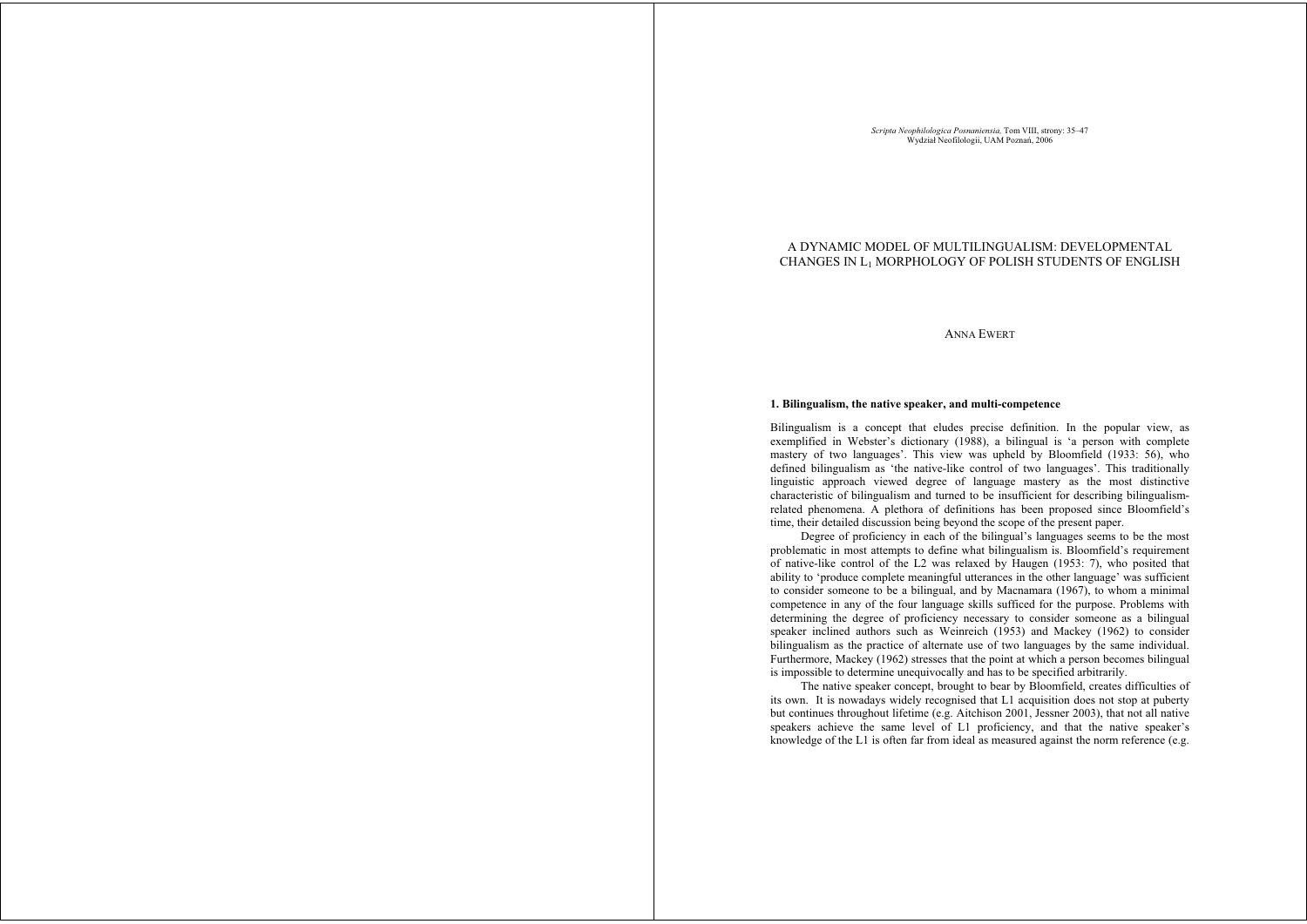### *A dynamic model of multilingualism* 37

Davies 2003) due to either incomplete learning of the L1 or acquisition of a nonstandard instead of a standard form.

 Cook (1993, 1996, 2003) avoids the perplexities of defining where bilingualism starts by introducing the term multi-competence to denote the knowledge of two or more languages in one mind, i.e. the L1 and the developing interlanguage(s). The multicompetence concept emphasises the dynamic nature of the developing L2 and its changing relation to the L1. In a sense, it may be viewed as an intermediary stage between monolingualism and bilingualism. Hence, Cook refers to people who use more than one language for any purpose as L2 users.

 Cook (2003) posits that the two languages in the speaker's mind may be totally separated, interconnected or fully integrated, depending on a number of factors. The separation model of linguistic representation in the bilingual mind is referred to by Grosjean (1989) as the monolingual view, according to which a bilingual person behaves in the same way in each of their languages as a respective monolingual and any interlingual influence is by definition ruled out. Grosjean argues that a bilingual person is not two monolinguals in one giving evidence of processing the two languages separately or together, depending on the selected language mode, and takes this as evidence for an integrated representation. Grosjean (2001) argues that, depending on whether the bilingual or monolingual mode is selected for a particular task, the degree of simultaneous activation of both languages will vary. Cook (2003) acknowledges that parts of the linguistic system may remain separated while others are integrated to varying degrees and proposes an integration continuum of possible relationships in multi-competence. The degree of integration may vary depending on the particular subsystem, level of proficiency, individual L2 user characteristics and other factors. Moreover, the degree of integration should be subject to change over time, depending on an individual's changing linguistic experience. Dewaele and Pavlenko (2003: 137) see multi-competence as a 'never-ending, complex, non-linear dynamic process' that takes place in an L2 user's mind. In other words, L2 user's both languages are in a constant state of flux and change in linguistic input, or what Weinreich (1953) called patterns of language use, may lead to widespread restructuring in both systems.

 Cook's multi-competence hypothesis and integration continuum presuppose bidirectional influences between an L2 user's L1 and L2. The occurrence of such L1-L2 and L2-L1 crossinteractions is considered indicative of integrated representation within a specific area.

 Transfer from L1 to L2 has been well researched and there is no need to discuss this evidence here. Recent years have brought a number of studies of L2 effects on L1, which can be taken as evidence for multi-competence. Balcom (2003) shows that French dominant bilinguals differ from French monolinguals in grammaticality judgements and tend to use more passives and fewer middle constructions than monolinguals. Pavlenko and Jarvis (2002) and Pavlenko (2003) found L2 influence on L1 morphosyntax of Russian/English bilinguals in the area of tense and aspect, subcategorisation, case marking and prepositional choice, as well as in the area of linguistic framing and lexicosemantics. While Balcom's subjects came from a minority language community in Canada and

Pavlenko's subjects from Russian diaspora in the United States, Jarvis (2003) carried out an extensive case study of a Finnish immigrant in the United States who has never lived in an L1 community in the United States and maintained close ties with her family in Finland. Jarvis's subject showed L2 influence on L1 in the area functional morphology, subcategorisation frames, lexicosemantics and idiom. Jarvis also notes that the L2influenced structures seemed to be limited to specific morphemes, words and phrases, thus item-specific rather than system-level. The only possible system-level change in her speech may have been a preference for SVO order elicited on a metalingual judgement task. All of the L2-influenced structures produced by Jarvis's subject occurred with varied frequencies in natural speech but never totally replaced the conventional L1 patterns, which suggests an addition to the system rather than replacement. It is also interesting to note here that all of the L2-influenced structures were considered unacceptable by older Finns living in Finland but some of them were considered perfectly acceptable by younger Finns living in Finland who were also proficient in English. This may indicate an L2 induced change taking place in Finnish. Both Balcom (2003) and Jarvis (2003) emphasise that their subjects show no signs of language attrition, hence the language of those bilingual subjects should not be considered a 'poorer' or 'contaminated' version of the L1 but simply qualitatively different from the language of their monolingual counterparts.

 Traditionally, all research on interlingual effects has been limited to what can be broadly defined in psycholinguistic terms as transfer. However, this picture of multicompetence may be in fact incomplete. According to Cummins's (1978, 1991) Developmental Interdependence hypothesis, a learner's competence in L2 is partly dependent on the level of competence achieved in L1. Cummins's (1980) model of Common Underlying Proficiency, in turn, allows for transfer of skills from one language to another. This theoretical framework stresses the role of metalinguistic knowledge which both facilitates language acquisition (e.g. Lasagabaster 2001) and increases with language learning experience (e.g. Pinto 2004). Pinto (2004) showed that bilinguals' metalinguistic abilities are on the whole higher that those of monolinguals and their metalinguistic awareness may differ in terms of quality depending on the context in which the L2 was learned.

 Cummins's (1980) Common Underlying Proficiency constitutes a kind of a central operating system, i.e. both knowledge base and processing mechanisms, which are common for both languages. What follows is that some specific skills practised in one language may actually be transferred to another language. Such application of taskspecific skills to new tasks has been long known in psychology as transfer of training and can have either a facilitative or detrimental effect on a subject's performance (e.g. Thorndike & Woodworth 1901, Dechert 2003).

 Herdina and Jessner (2002) and Jessner (2003) incorporate Grosjean's (2001) and Cook's (2003) view of bilingual linguistic functioning in their dynamic model of multilingualism (DMM), applying dynamic systems theory to multilingual systems. Jessner (2003) stresses that earlier models of bilingual development ignore diachronic language change and individual variation. Hence, Herdina and Jessner (2003) adopt Hyltenstam and Viberg's (1993: 3-4) definition of language change in psycholinguistics as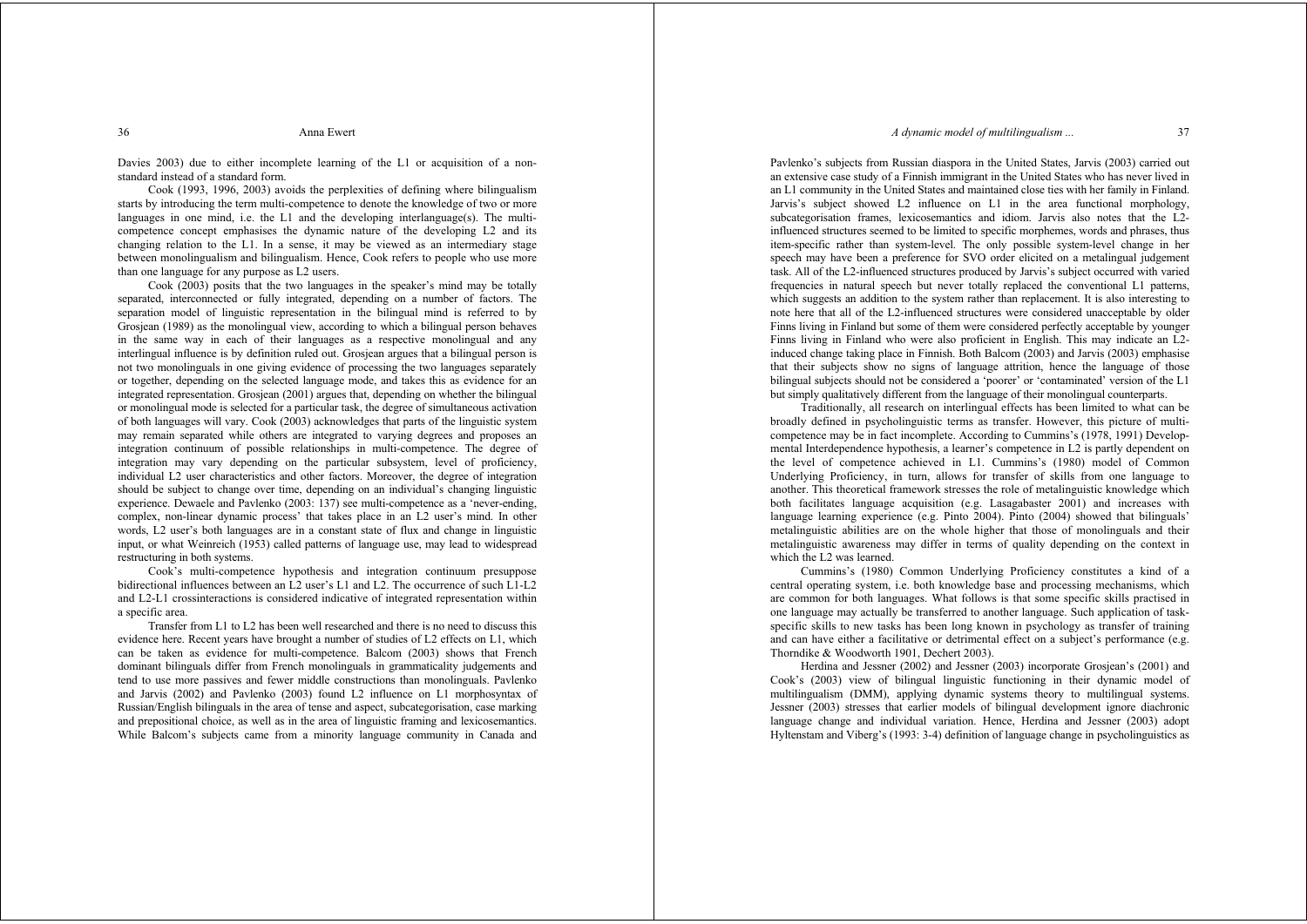### *A dynamic model of multilingualism* 29

38 Anna Ewert

the totality of the dynamic phenomena observed in the competence of individuals across the lifespan, i.e. language acquisition, loss, and language contact phenomena. This approach emphasises the dynamic aspect of bilingual development, seen as interplay of the systems involved. Jessner (2003: 236) points out that the development of one linguistic system influences the development of the other system in a non-additive way. Thus, bilingual development is seen as interplay of variables that mutually affect each other over time and each of the variables, by affecting others, affects itself as well. This view of relationships between an L2 user's two languages goes far beyond the traditional concept of interlingual transfer as effect of one language on another. Herdina and Jessner (2002:29) introduce the notion of crosslinguistic interaction (CLIN) for all the phenomena related to interaction between two or more language systems. Cross-linguistic interaction includes all the existing transfer phenomena (i.e. structural and non-structural) as well as 'nonpredictable dynamic effects which determine the development of the systems themselves'. What follows logically is that the very presence of a developing L2 system in the bilingual mind may affect L1 development by speeding up or retarding developmental tendencies which exist independently in the language of monolingual native speakers. Some of these L1 developments originating in multi-competence will be inherent in the system of L1, others may result from L2 users' changed metalinguistic knowledge and transfer of specific language learning skills developed in L2 classroom contexts to L1 contexts.

 In view of the research discussed above, the theoretical orientation adopted in this paper acknowledges that the boundary between language learners and bilinguals is fuzzy. Hence, such persons will be further on referred to interchangeably as L2 users or bilinguals. The second important assumption is that both languages of an L2 user are in a constant state of flux. Language change, understood here as competence change in any of the languages, is brought about by changes in the input, i.e. shifting patterns of language use, as well as by differences in the subjects' individual language learning experiences and other dynamic interactions between the two systems involved. The subjects' linguistic performance in L1 will be compared against the prescriptive norm and will be expected to contain deficiencies and deviant forms resulting both from imperfect acquisition of the L1 and from substitution of non-standard for standard forms. Norm-referenced forms are expected to appear side by side with non-standard forms in the output, language change is expected to be item-specific rather than system-specific and should manifest itself as a change in frequency of appearance of a given form in the output.

 The aim of the research presented below is to examine L2-induced change in L1 that is not overtly induced by transfer, but rather by factors such as changing patterns of language use, transfer of training and system-developmental factors. All in all, the present author aims to describe stages in L1 development and pinpoint developmental tendencies in L2 users' L1 in L1 environment.

## **2. The present study: subjects and method**

The subjects for this study are two groups of 57 Year 1 and Year 4 students of English at Adam Mickiewicz University. The researcher's aim was to obtain two maximally big

correlated samples of a relatively homogeneous population, as it is believed that sample size can provide a more reliable verification of the observed processes than statistical analysis itself.

 Both groups of subjects are considered to be functionally bilingual. However, since they are still students of English, the term L2 users seems to be the most expedient in relation to this particular population. The principal difference between both groups is believed to be the length of their stay at the university, and in particular the period of intensive exposure to the L2, resulting in different levels of L2 proficiency and, at least quantitatively, different L2 learning experiences.

 The subjects were administered an L1 morphology test, which consisted of two parts: inflections and word formation (see Appendix). In both the subjects were asked to complete sentences by providing an appropriate form, given a written cue at the end of the sentence. For the purpose of the present study, the data from both morphology subtests will be discussed jointly.

## **3. Expected results**

Four predictions have been made with regard to the differences between the two groups:

*Hypothesis 1 (H1):* An *increase in accuracy* resulting from acquisition of relevant L1 forms. It is assumed here that some students may not know the required form and provide a multitude of different incorrect forms instead, therefore no single competing form can be distinguished in the responses given. The predicted results may be summarised as follows:

 $\Sigma Y4_C \Sigma Y1_C > 0$ .

where  $\Sigma Y 4_C$  and  $\Sigma Y 1_C$  represent the number of correct responses given by Year 4 and Year 1 students respectively.

*Hypothesis 2 (H2): Non-standard for standard substitutions.* As it has been observed in the preliminary report (Ewert, Fliciński, Słoboda 2003), the Year 4 students show a pronounced tendency to use non-standard variants instead of the desired standard form, which suggests a pattern of language change in progress, as identified in sociolinguistics as well as in transitional competencies as described by Jarvis (2003). Thus, two or more forms can be distinguished in the responses given, the standard, correct form and the non-standard, erroneous from a prescriptive point of view, form or forms. This prediction can be summarised as follows:

 $\Sigma Y 4_C - \Sigma Y 1_C \le 0$  and  $\Sigma Y 4_E - \Sigma Y 1_E \ge 0$ ,

where  $\Sigma Y4_E$  and  $\Sigma Y1_E$  stand for the number of competing forms given by the two groups respectively.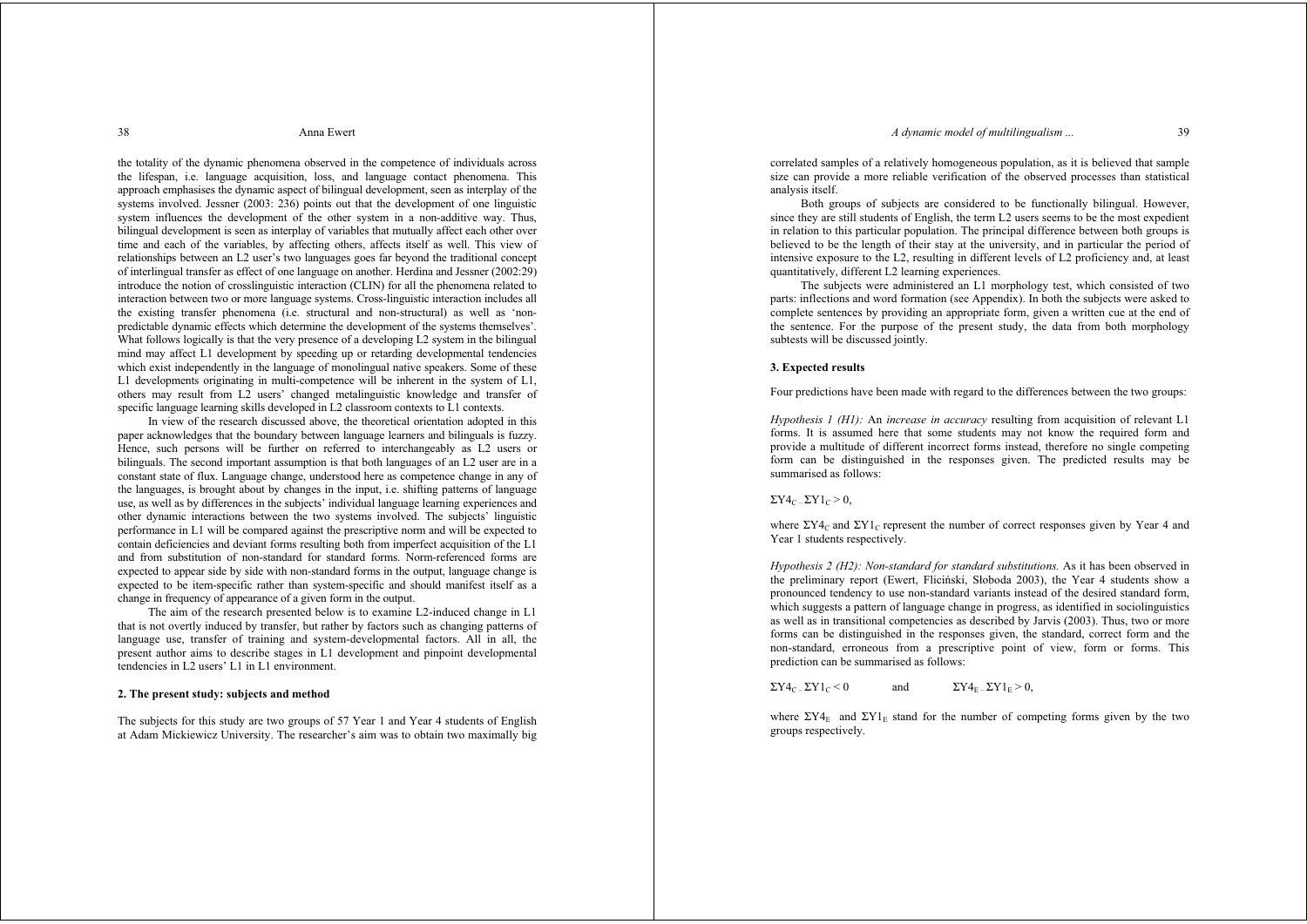## *A dynamic model of multilingualism ...* 41

#### 40 Anna Ewert

*Hypothesis 3 (H3):* It has also been observed (Ewert, Flicinski, Słoboda 2003) that a number of incorrect forms appears consistently in the responses which cannot be categorised as non-standard and have to be simply referred to as erroneous. The origin of these forms is clearly different than of those referred to in *H2* – they may be developmental errors resulting from language learning processes. Some, if not all, of these forms are erroneous analogical creations, probably formed to fill in a competence gap. The number of such forms is expected to decrease, thus they will be referred to as *residual forms.* Hence, the actual prediction is:

$$
\Sigma Y 4_{C-} \Sigma Y 1_{C} > 0
$$
 and  $\Sigma Y 4_{E-} \Sigma Y 1_{E} < 0$ .

*Hypothesis 4 (H4): Attrition.* Though Ewert, Fliciński, Słoboda (2003) claim that language attrition does not take place in the examined population, it cannot be ruled out that with respect to some forms the following pattern of responses will be observed:

## $\Sigma Y4_C - \Sigma Y1_C \leq 0$

with no distinguishable competing form.

 It should be noted here that all of these hypotheses, except *H4*, concern language acquisition rather than loss. *H1* and *H3* predict an increase in the number of correct responses in Year 4. *H3* predicts an increase in the number of non-standard forms, which should be viewed as a special case of language acquisition, i.e. acquisition of a non-standard, possibly innovating form often used by other native speakers of Polish, and often frequently appearing in the media.

## **4. Results and discussion**

All the data obtained were classified according to the conditions specified above. Instances where the differences in the number of correct responses between the groups was lower than 3 (i.e. less than 5% of the sample) have not been included in the present analysis, as such a small difference between the two groups as well as an equal number of correct responses given by both groups were interpreted as pointing to relative stability of the form. *t*-test was carried out to see if the inter-group differences on each of the four categories under analysis were statistically significant. The results are presented in Tables 1-4.

# Table 1

| Increase in accuracy $(H1)$ – number of correct responses |  |
|-----------------------------------------------------------|--|
|-----------------------------------------------------------|--|

| Form               | Year I     | Year 4 | Difference                      |
|--------------------|------------|--------|---------------------------------|
| $\cdots$<br>zemnij |            | 35     | — 8                             |
| załgał się         |            | 34     | $\hspace{0.1mm}-\hspace{0.1mm}$ |
| Mean               | ۷n         | 34.5   |                                 |
| $t = -17,0000$     | $\leq .05$ |        |                                 |

# Table 2a

Non-standard for standard substitutions *(H2)* – number of correct responses

| Form                  | Year 1 | Year 4 | Difference |
|-----------------------|--------|--------|------------|
| (gre) Citki           | 18     |        | 12         |
| $(w)$ Liverpoolu      | 53     | 49     |            |
| (zawiązał) but        | 40     | 31     |            |
| pani prezydent        | 46     | 40     |            |
| nienawidzić           | 40     | 27     | 13         |
| zaadaptowano (strych) | 39     | 21     | 18         |
| Mean                  | 39.33  | 29     | 10.33      |

*t = 4.976750 p < .005*

### Table 2b

### Non-standard for standard substitutions *(H2)* – number of innovating forms

| Form                  | Year 1       | Year 4 | Difference |
|-----------------------|--------------|--------|------------|
| (gre) Citko           | 38           | 50     | $-12$      |
| $(w)$ Liverpool       |              | 6      | $-3$       |
| (zawiązał) buta       | 17           | 26     | - 9        |
| prezydentowa          |              | 12     | - 4        |
| nienawidzieć          | 17           | 29     | $-12$      |
| zaadoptowano (strych) | 10           | 19     | - 9        |
| Mean                  | 15.5         | 23.67  | $-8.17$    |
| $t = -5.17080$        | $\leq 0.005$ |        |            |

# Table 3a

### Residue *(H3)* – number of correct responses

| Form               | Year 1               | Year 4 | Difference |
|--------------------|----------------------|--------|------------|
| czworo (skrzypiec) | フフ                   | 35     | $-13$      |
| kalk (językowych)  |                      | 26     | $-15$      |
| migocze, migoce    | 43                   | 47     | $-4$       |
| (kwas) mlekowy     | 53                   | 57     |            |
| upór               | 32                   | 48     | $-16$      |
| Mean               | 32.2                 | 42.6   | 10.4       |
| 0.01100            | $\sim$ $\sim$ $\sim$ |        |            |

*t = – 3.91409 p < .05*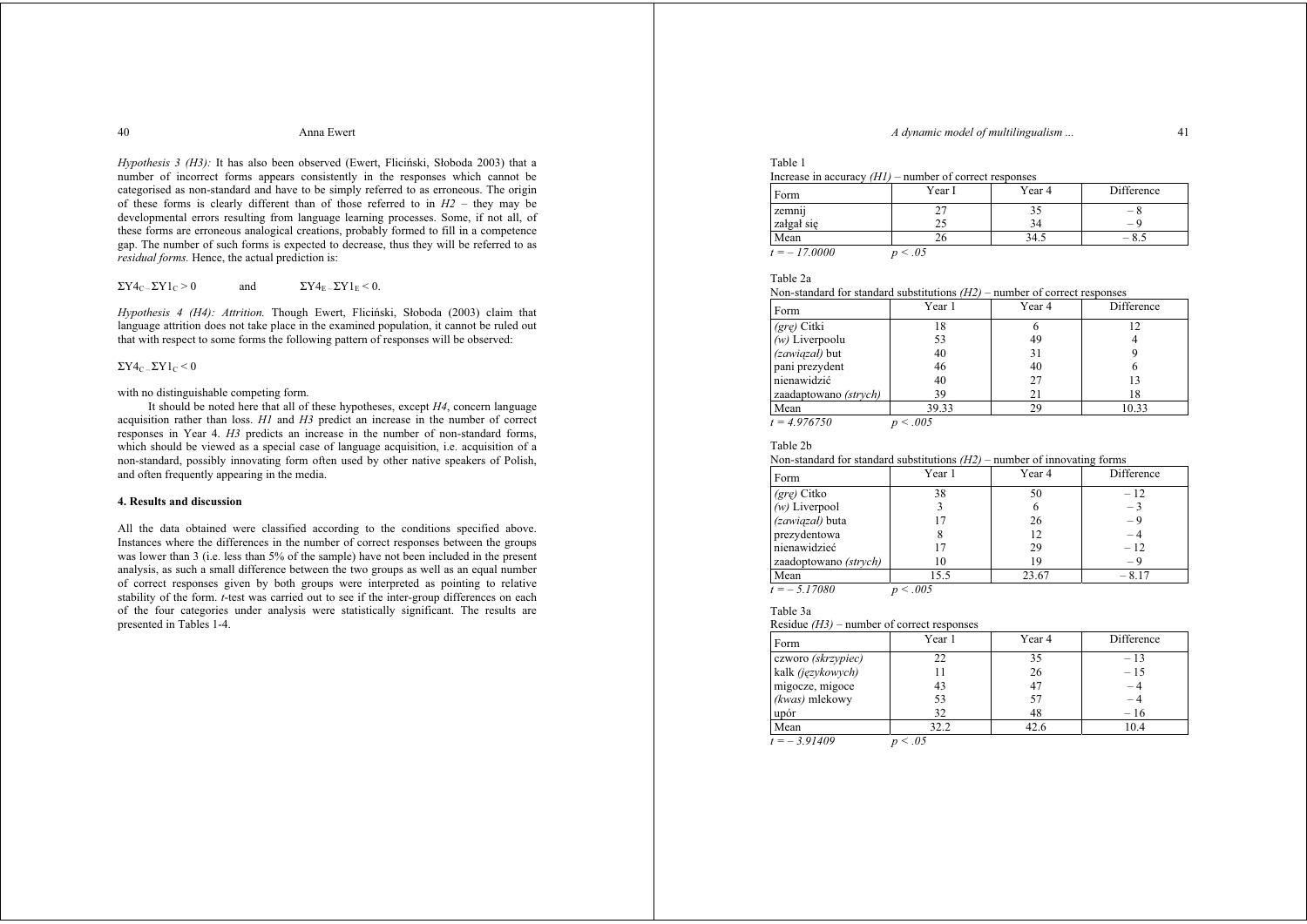### *A dynamic model of multilingualism* 43

42 Anna Ewert

## Table 3b

Residue *(H3)* – number of analogical creations

| Form                    | Year 1       | Year 4 | Difference |
|-------------------------|--------------|--------|------------|
| cztery pary (skrzypiec) | 23           | 15     |            |
| cztery (skrzypce)       | 10           |        |            |
| kalek (językowych)      | 45           | 31     | 14         |
| migota                  | <sub>(</sub> |        |            |
| (kwas) mleczny          |              |        |            |
| upartość                | 24           |        | 15         |
| Mean                    | 18.5         | 10.5   |            |
| $t = 3.677108$          | $\leq .05$   |        |            |

Table 4

Attrition *(H4)* – number of correct responses

| Form           | Year 1 | Year 4 | Difference |
|----------------|--------|--------|------------|
| przeciągnąłem, |        |        |            |
| przeciągnęłam  |        | 49     |            |

 The data confirm hypotheses 1-3. The numerical criterion was sufficient to identify non-standard variants (Table 2b). However, it must be noted that no available literature identifies the form *zaadoptowano* as a non-standard variant of *zaadaptowano.* Hence, it will be safer to categorise this form as an erroneous analogical creation, similar to those listed in Table 3b. A consistent increase in the number of *zaadoptowano* responses is even more surprising considering the fact that the cue word to elicit this response was *adaptacja.* Both forms have cognates in English which are frequently confused by L2 learners, thus this particular increase should rather be attributed to transfer of training.

 The remaining forms in Table 2b correspond to developmental tendencies in Polish described by different authors, e.g. a tendency not to inflect surnames ending in  *<sup>o</sup>* (Satkiewicz, 1981; 1986) or a tendency not to inflect foreign place names (Markowski 1981), or are listed in dictionaries as frequently used incorrect or outdated forms (e.g. Doroszewski 1958-1969, Doroszewski & Kurkowska 1973, Markowski 1999). Hence, they are clearly instances of language change already in progress in Polish, possibly facilitated by contact with a language that has fewer inflectional forms (blending of case forms) or by general cognitive factors unrelated to linguistic transfer phenomena.

 It can easily be shown that all the forms in Table 3b are analogical creations: *cztery* 'four' or *cztery pary* 'four pairs' instead of the required collective numeral *czworo*, *kalek*, i.e. genitive of *kaleka* 'cripple' instead of *kalk*, i.e. genitive of *kalka* 'calque', *mleczny* 'milky' for *mlekowy* 'lactic'. The form *migota* is obviously analogous to *migotaü* 'flicker'. The most interesting is the form *upartos*<sup>*ic*</sup> for *upor* 'stubbornness', where a more productive suffix -*oĞü* is added to form the noun (Buttler, 1981; Satkiewicz, 1981; Waszakowa, 2001), even though, at least to the best of the present author's knowledge, the form itself is not recorded in the available literature on developmental tendencies in Polish. Similar forms occur in the production of Polish monolingual teenagers (Ewert, Słoboda  $\&$ 

Fliciński 2004), where they display varied paths of development, e.g. *cztery* (for *cztery pary*) is on the increase while *mleczny* (instead of *mlekowy*) is disappearing, which suggests developmental origin of these forms. Notably, *upartosc* (for *upor*) is also on the increase in the production of Polish/French bilingual teenagers and on the decrease in the production of Polish/English adult bilinguals. This suggests that the developmental path taken by such analogical forms in L2 users' competence may be affected by the very experience of learning another language, irrespectively of whether it is French or English. It seems that at different stages of multi-competence development the L1 is affected differently by different processes.

 The problems with categorising the two forms mentioned above – *zaadoptowano* and *upartos<sup>i</sup>* – suggest that, as a matter of fact, the two psycholinguistic processes – analogical creation and choice of non-standard instead of standard form – are in a competing relation, with analogy clearly losing ground in the examined population to the more mechanical, memory-based process of choosing between two competing variants.

The data presented in Table 4 is definitely insufficient to confirm Hypothesis 4, especially that most of the incorrect forms were tense and person errors, so that it is even impossible to say whether they result from an avoidance strategy or absentmindedness.

## **5. Conclusions**

The results of the present study confirm the views expressed in recent psycholinguistic literature that if a norm-referenced test is used, even the native speaker will not demonstrate a full level of attainment (Davies 2003). This remark is particularly true with regard to L2 users where crosslinguistic interaction leads to a number of nonpredictable dynamic developmental phenomena, which Herdina and Jessner (2002: 29) interpret as synergetic. It seems that the L1 growth phenomena in the population under study are quite complex and consist of a number of competing processes:

- 1. acquisition of rare forms;
- 2. creation of developmental, analogical forms, which may later be abandoned;
- 3. preference for non-standard over standard forms, which can be induced by change in patterns of language use (e.g. limited contact with formal varieties of L1).

The first two of these developments can be easily explained in psycholinguistic terms as manifestation of regular language learning processes. What can be deduced from the data is overgeneralisation leading to appearance of erroneous developmental forms which are later abandoned, giving way to the expected regular variant via the operation of memory-based processes (Palermo & Howe 1970). The last of these developments leads to loss in prescriptive terms, however, from a psycholinguistic point of view, it should be considered as acquisition of another variant, i.e. a gain.

The qualitative differences between the two groups in this study make it impossible to state which of the groups of L2 users knows the L1 better. Similar differences may have to be accounted for while comparing the L1 of bilingual *versus* monolingual subjects.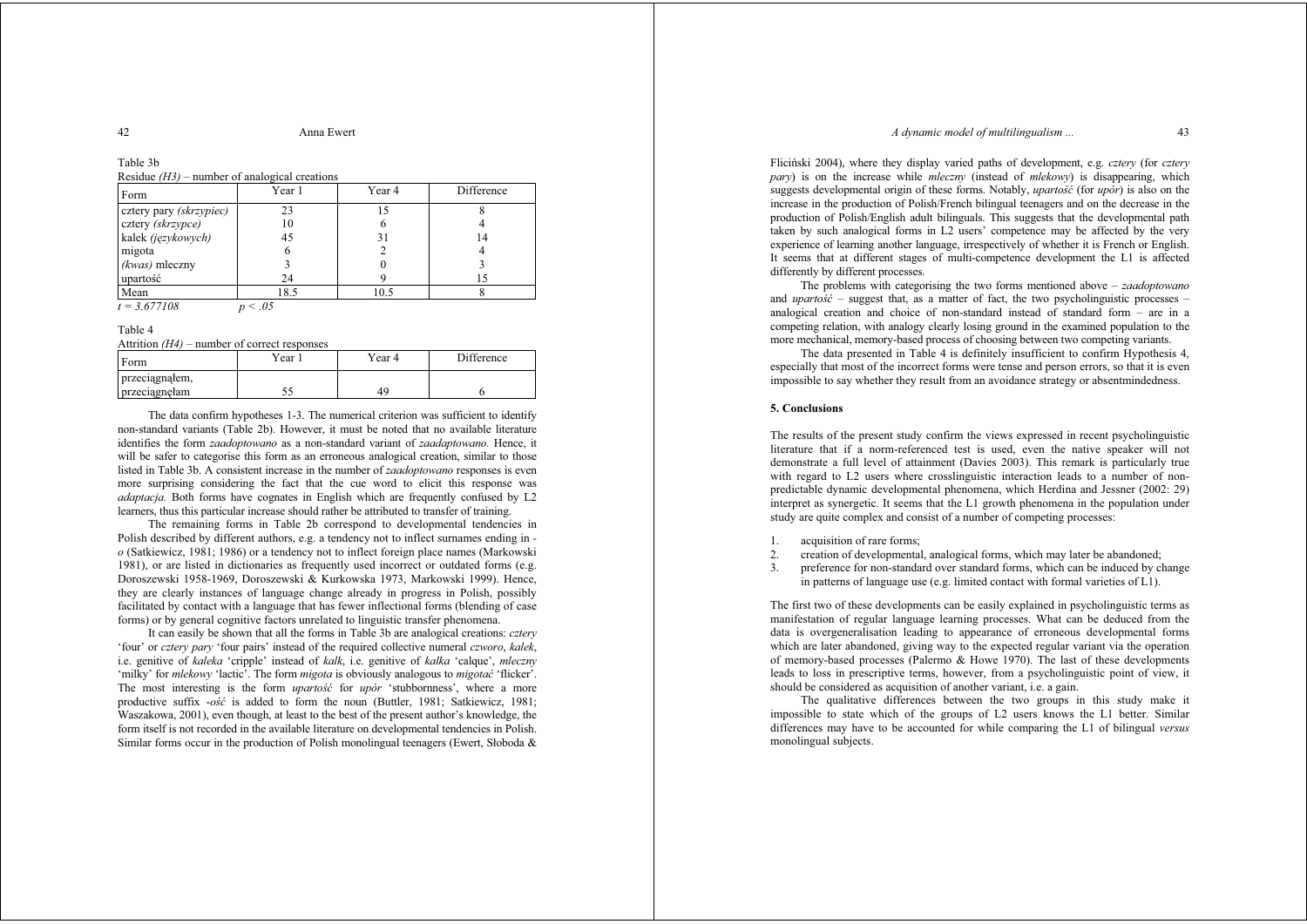### *A dynamic model of multilingualism ...* 45

 The observed patterns of language change, as expected, resemble those described in sociolinguistic studies of language change in progress or in transitional learner competencies. Norm-referenced forms appear side by side with non-standard forms in the output (e.g. Labov 1972) and the implementation of language change seems to be item-specific (e.g. Wang 1969, 1977, Hsieh 1977).

 All in all, it can be said that the L1 of bilingual students is in a state of flux, displaying two complementary tendencies: a tendency to simplify and regularise (e.g. *cztery skrzypce, upartość*) and a tendency to acquire new forms, both standard and nonstandard, used by other speakers of Polish (e.g. *zawiązaá buta, zemnij*). The former dominates in the younger group of subjects, while the latter in the older one. Further research is needed to see how the language of bilingual students differs from that of their monolingual counterparts.

## **Acknowledgements**

An early draft of this paper was presented at the  $13<sup>th</sup>$  Annual Conference of the Polish Association for the Study of English held in Poznań, in May 2004. I am grateful to Piotr Fliciński for preparing the morphology test and to Agnieszka Słoboda for help with collecting the data. This research was supported in part by grant PI-II/18 from Adam Mickiewicz University to Anna Ewert.

## **References**

- Aitchison, Jean. 2001 *Language Change: Progress or Decay?* Cambridge: Cambridge University Press, 3rd edition
- Alatis, James E. (ed.). 1980 *Georgetown University Round Table on Language and Linguistics 1980*. Washington, DC: Georgetown University Press.
- Balcom, Patricia. 2003 "Cross-linguistic influence of L2 English on middle constructions in L1 French." In *Effects of the Second Language on the First*, V. Cook (ed.), 168-192. Clevedon: Multilingual Matters
- Bialystok, Ellen (ed.). 1991 *Language Processing in Bilingual Children.* Cambridge University Press.
- Bloomfield, Leonard. 1933 *Language.* New York: Holt, Rinehart and Winston.
- Buttler, Danuta. 1981 "Innowacje składniowe powojennego trzydziestopięciolecia". In *Wspóáczesna polszczyzna. Wybór zagadnieĔ*, H. Kurkowska (ed.), 111-129. Warszawa: Państwowe Wydawnictwo Naukowe.
- Buttler, Danuta, Kurkowska, Halina and Satkiewicz, Halina. 1986 *Kultura języka polskiego*. Zagadnienia poprawności gramatycznej. Warszawa: Państwowe Wydawnictwo Naukowe.
- Cook, Vivian. 1993 *Linguistics and Second Language Acquisition.* Houndmills, Ha.: Macmillan
- Cook, Vivian. 1996 Second Language Learning and Language Teaching. London: Arnold, 2n<sup>d</sup> edition.
- Cook, Vivian. 2003 "Introduction: The changing L1 in the L2 user's mind". In *Effects of the Second Language on the First*, V. Cook (ed), pp. 1-18. Clevedon: Multilingual Matters.
- Cook, Vivian (ed.). 2003 *Effects of the Second Language on the First.* Clevedon: Multilingual Matters.
- Cummins, Jim. 1978 "Bilingualism and the development of metalinguistic awareness". *Journal of Cross-Cultural Psychology* 9: 131-149.
- Cummins, Jim. 1980 "The construct of language proficiency in bilingual education". In *Georgetown University Round Table on Language and Linguistics 1980*, J. E. Alatis (ed.), 81-103. Washington, DC: Georgetown University Press.
- Cummins, Jim. 1991 "Interdependence of first- and second-language proficiency in bilingual children." In *Language Processing in Bilingual Children*, E. Bialystok (ed.), 70-89*.* Cambridge University Press.
- Davies, Alan. 2003 *The native speaker: Myth and reality.* Clevedon: Multilingual Matters.
- Dechert, Hans. 2003 "On the ambiguity of the notion 'transfer'." Plenary paper presented at  $16<sup>th</sup>$ International Conference on Foreign/Second Language Acquisition, Szczyrk.
- Dewaele, Jean-Marc and Pavlenko, Aneta. 2003 "Productivity and lexical diversity in native and non-native speech: A study of cross-cultural effects." In *Effects of the Second Language on the First*, V. Cook (ed.), 120-141. Clevedon: Multilingual Matters.
- Doroszewski, Witold (ed.). 1958-1969 *Słownik jezyka polskiego*. Warszawa: Państwowe Wydawnictwo Naukowe.
- Doroszewski, Witold and Kurkowska, Halina (eds). 1973 *Sáownik poprawnej polszczyzny PWN.*  Warszawa: Państwowe Wydawnictwo Naukowe.
- Ewert, Anna, Fliciński, Piotr and Słoboda, Agnieszka. 2003 "L2 impact on L1". Paper presented at 16<sup>th</sup> International Conference on Foreign/Second Language Acquisition, Szczyrk.
- Ewert, Anna, Słoboda, Agnieszka and Fliciński, Piotr. 2004 "Language change in the microcosm of bilinguals' L1". Paper presented at  $7<sup>th</sup>$  Congress of International Society of Applied Psycholinguistics, Cieszyn.
- Gajda, Stanisáaw (ed.). 2001 *JĊzyk polski. Najnowsze dzieje j<sup>Ċ</sup>zyków sáowiaĔskich.* Opole: Uniwersytet Opolski – Instytut Filologii Polskiej.
- Grosjean, Francis. 1989 "Neurolinguists, beware! The bilingual is not two monolinguals in one person". *Brain and Language* 36: 3-15.
- Grosjean, Francois. 2001 "The bilingual's language modes". In *One Mind, Two Languages.* J. L. Nicol (ed.), 1-22. Malden, Ma.: Blackwell Publishers.
- Haugen, Einar. 1953 *The Norwegian Language in America.* Philadelphia, PA: Pennsylvania University Press. Reissued by Indiana University Press in Bloomington, 1969.
- Herdina, Philip and Jessner, Ulrike. 2002 A Dynamic Model of Multilingualism. Perspectives of Change in Psycholinguistics. Clevedon: Multilingual Matters.
- Hsieh, Hsin-I. 1977 Lexical diffusion: Evidence from child language acquisition. In: *The lexicon in phonological change*, W. W-Y. Wang (ed.), 133-147. The Hague: Mouton Publishers.
- Hyltenstam, Kenneth and Viberg, Ake. 1993 "Linguistic progression and regression: An introduction". In *Progression and Regression in Language: Sociocultural, Neuropsychological, and Linguistic Perspectives*, K. Hyltenstam and A. Viberg (eds), 3-36. Cambridge University Press.
- Hyltenstam, Kenneth and Viberg, Ake (eds). 1993 Progression and Regression in Language: Sociocultural, Neuropsychological, and Linguistic Perspectives. Cambridge University Press.
- Jarvis, Scott. 2003 "Probing the effects of the L2 on the L1: A case study". In *Effects of the Second Language on the First*, V. Cook (ed.), 81-102. Clevedon: Multilingual Matters
- Jessner, Ulrike. 2003 "A dynamic approach to language attrition in multilingual systems". In *Effects of the Second Language on the First*, V. Cook (ed.), 234-246. Clevedon: Multilingual Matters